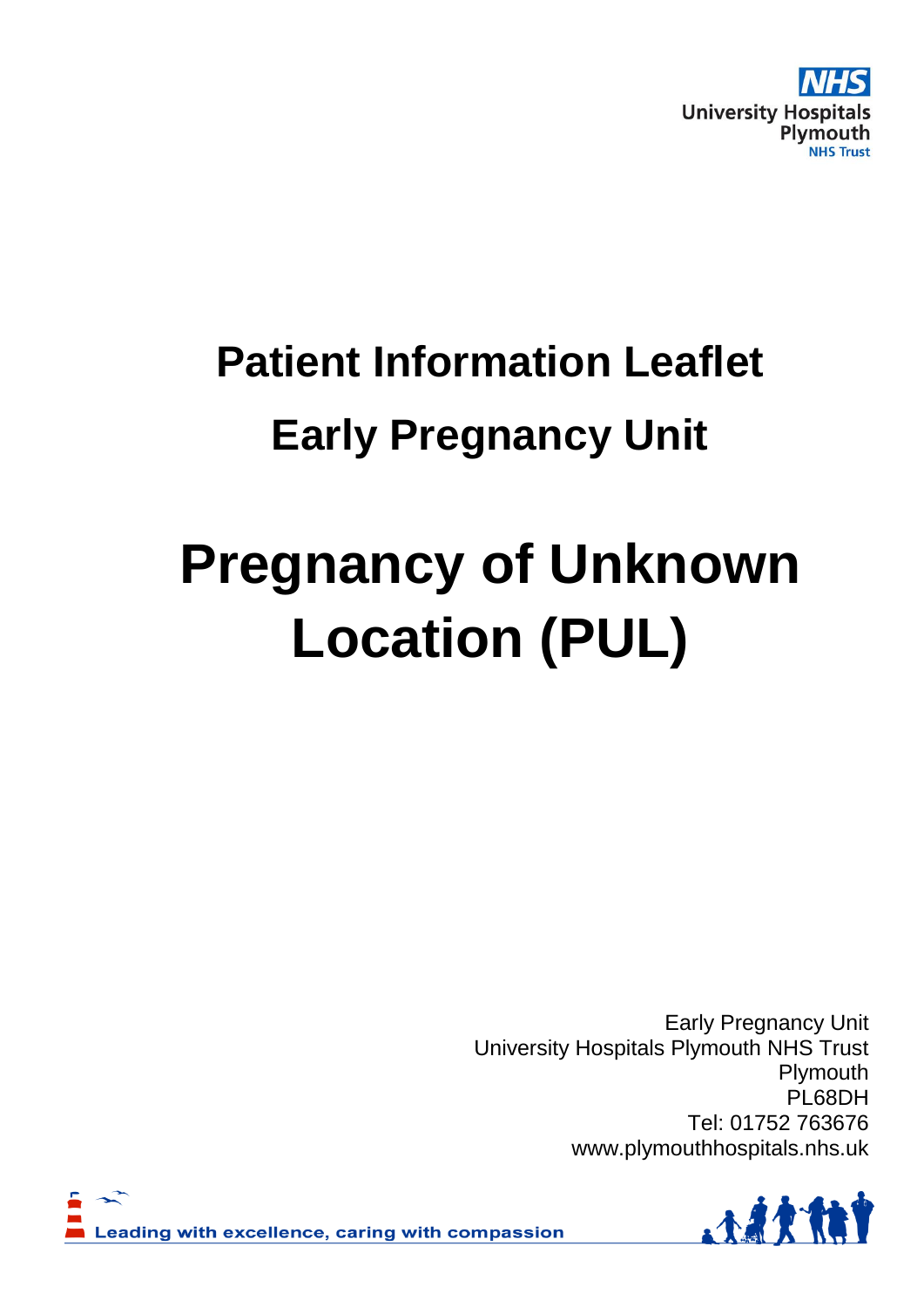### **What is a Pregnancy of Unknown Location (PUL)?**

This is where your pregnancy test is positive, but cannot be seen on ultrasound. This could be for a number of reasons:

- 1. An ongoing pregnancy within the uterus but too early to see on scan.
- 2. An early pregnancy that is not developing and may go on to miscarry.
- 3. A pregnancy that has already miscarried.
- 4. **An ectopic pregnancy, where the pregnancy is developing outside of the womb.**

#### **Why do I need blood tests?**

Your blood level of βhCG (Beta human Chorionic Gonadotrophin, pregnancy hormone) and Progesterone are useful in aiding diagnosis. It is the change in the βhCG level on a repeated blood test approximately 48 hours later which provides the most information.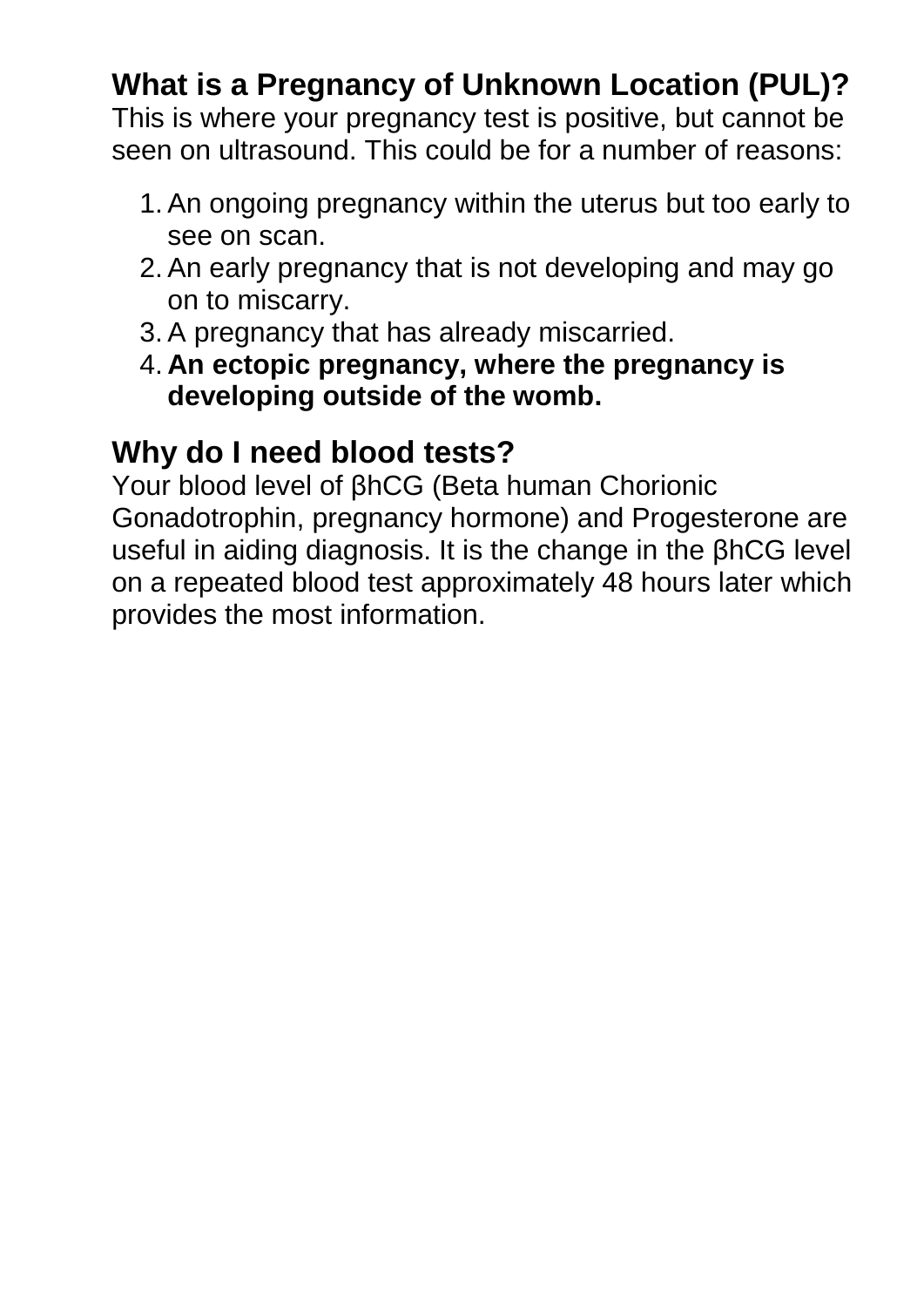#### **What happens next?**

Most ladies will be able to go home and we ask that you phone Early Pregnancy Unit after 3pm the same day for your blood results. The nurse will then inform you whether you need another blood test in 48 hours or a repeat ultrasound. You will be followed up by Early Pregnancy Unit until a diagnosis is made. We are here to advise and support you through this uncertain time.

#### **If you have severe abdominal pain, heavy bleeding or have any questions, please call us on:**

**Early Pregnancy Unit: Tel: 01752 763676 or 01752 245212 Monday to Friday: 8:00 – 17:30 Ocean Suite (Gynaecology ward) Tel: 01752 430026 Monday to Friday 17:30 – 08:00 All day Saturday and Sunday**